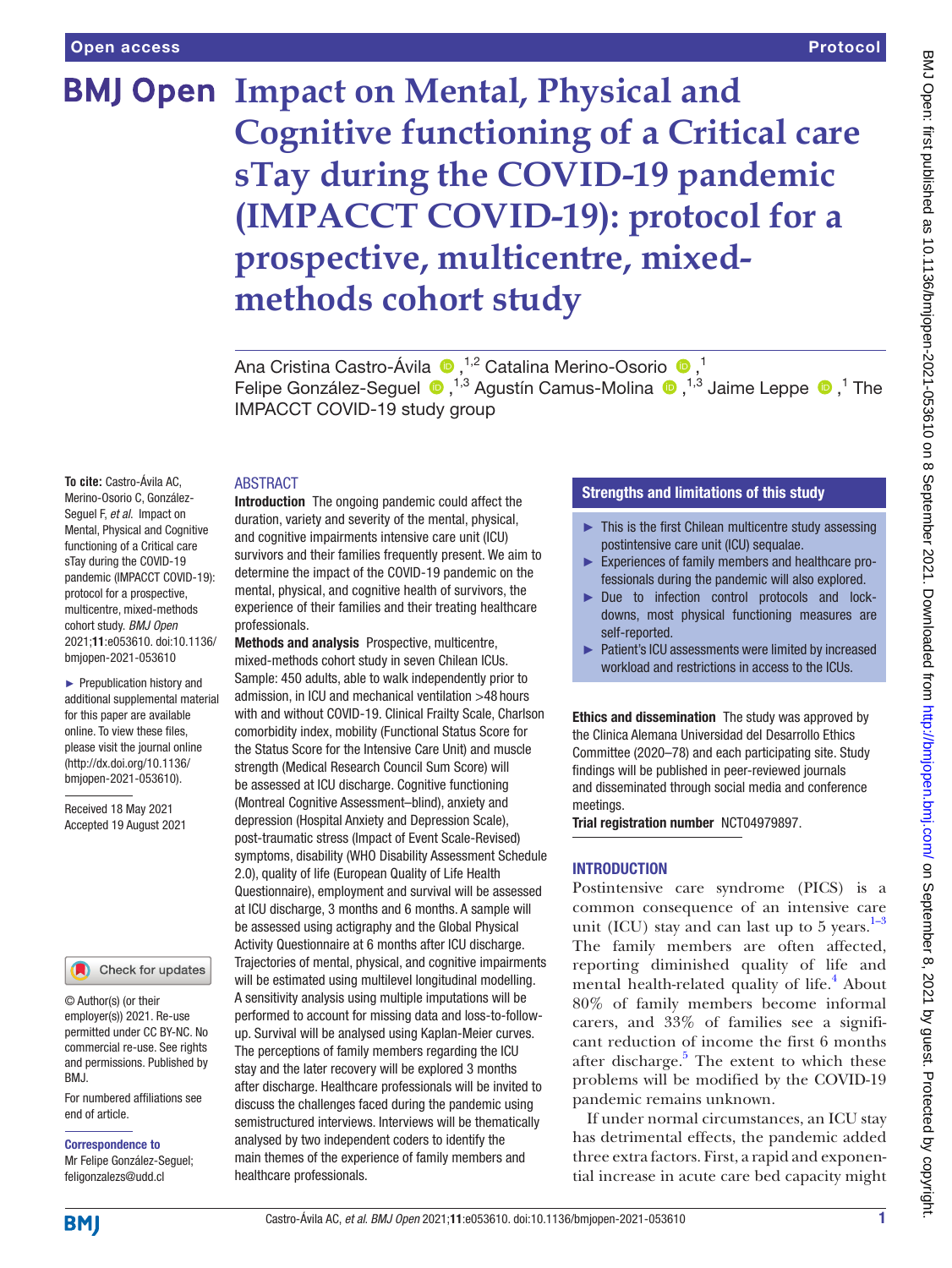have affected the quality of care delivered by spreading too thin highly skilled healthcare staff. Second, COVID-19 involves a new disease with great uncertainties regarding treatment, prognosis and long-term effects. Early reports suggest that 64% of patients who were discharged from ICU after COVID-19 have at least one symptom of PICS at [6](#page-8-3) months after discharge $^6$  and  $32\%$  had anxiety or depression symptoms,<sup>[7](#page-8-4)</sup> which suggests these patients will have similar impairments to what has been reported for other ICU survivors previously.[8 9](#page-8-5) Third, infection control protocols meant that healthcare staff had to wear personal protective equipment, and family visiting was restricted.<sup>10</sup> These factors add another layer of potential negative effects due to challenges in communication with patients and their family members. Therefore, we hypothesise that the prevalence and severity of mental, physical and cognitive impairments will be higher in patients treated in periods of higher bed occupancy and those who had COVID-19. In the case of family members, we expect that the experience of having a next of kin in the ICU during the pandemic would be stressful and traumatic, but those with social support will cope better as the stress process model suggests.<sup>[11](#page-8-7)</sup> In the case of staff members, their experiences will vary greatly depending on their profession and workplace, but we expect places with a more open/ less hierarchical structure to have coped better with the increase in demand because they adapt faster to change.<sup>12</sup>

The primary objective of this study is to compare the trajectory of mental, physical and cognitive impairments at ICU discharge, 3 and 6 months of mechanically ventilated adult patients who survived an ICU stay due to COVID-19 or other causes during high and low bed occupancy in the pandemic. Secondary objectives are:

- ► To compare the employment status, quality of life and survival rate at ICU discharge, 3 months and 6 months of patients who were admitted to ICU due to COVID-19 or other causes during high and low bed occupancy in the pandemic.
- ► To describe the sedentary behaviours and physical activity levels in a sample of ICU survivors during the COVID-19 pandemic using a 1-week actigraphy protocol.
- To explore the psychological and emotional experiences reported by family members/next of kin of patients admitted to the ICU during the COVID-19 pandemic.
- ► To explore the emotional, intellectual, physical and administrative challenges faced by the participating ICU staff during the COVID-19 pandemic.
- To evaluate the feasibility of the follow-up from ICU discharge to 3 months and 6months during the pandemic.

#### **METHODS**

#### Study design and setting

The 'Impact on Mental, Physical, And Cognitive functioning of a Critical care sTay during the COVID-19 pandemic' (IMPACCT COVID-19) is a prospective,

multicentre, cohort study in seven Chilean academic medical-surgical ICUs. This study also involves a qualitative component including semistructured interviews with family members/next of kin of ICU survivors and with ICU staff from the participating centres. Participating sites are four public and three private hospitals comprising a pooled bed capacity of about 200 ICU beds for both patients with COVID-19 and patients admitted for other causes. The IMPACCT COVID-19 study started in October 2020, and the initial recruitment at ICU discharge has ended. Data collection is planned until November 2021 to achieve completion of the study in February 2022.

#### Study population and eligibility criteria

Within 72 hours after ICU discharge, adult patients (≥18years old) who are mechanically ventilated for at least 48 hours in one of the participating ICUs and do not meet any of the exclusion criteria [\(table](#page-2-0) 1) will be invited to participate.

### **Procedure**

The planned flow of participants throughout the study is presented in [figure](#page-3-0) 1. Patients will be screened daily to identify those that are in conditions for ICU discharge. Each site coordinator, which is a clinician physiotherapist responsible for the site, will check that the patient is delirium free (CAM-ICU negative) and cooperative (ie, using five standardised questions: open (close) your eyes; look at me; open your mouth and stick out your tongue; nod your head; and raise your eyebrows when I have counted up to five<sup>13</sup>) within 72 hours from ICU discharge. Every patient deemed eligible will be invited to participate through a face-to-face visit by the assigned evaluator, receiving verbal and written information about the study. Patients will be assessed at ICU discharge (T1; defined by the point between medical decision of discharge until 72 hours after), 3months (T2) and 6months after ICU discharge (T3). Fifty-eight physiotherapists were trained for the assessments at ICU discharge, which included in-person measurements and self-administered questionnaires. Physiotherapists had to be working in one of the participating ICUs at the time of the training. Training for standardising T1 assessments was delivered by experienced physiotherapists and researchers (AC-M, CM-O and FG-S). For the follow-up assessments (T2 and T3), patients will be contacted via email or telephone to schedule a phone call evaluation performed by trained interviewers. Additionally, physical activity and sedentary behaviours will be assessed using actigraphy 6months after ICU discharge in a sample of participants (details described further).

After the patient agreed to participate and signed the informed consent form, the following baseline data will be collected from the patient clinical records: age, gender, body mass index, highest educational level achieved (no formal education, primary school, secondary school, undergraduate or postgraduate), admission diagnosis,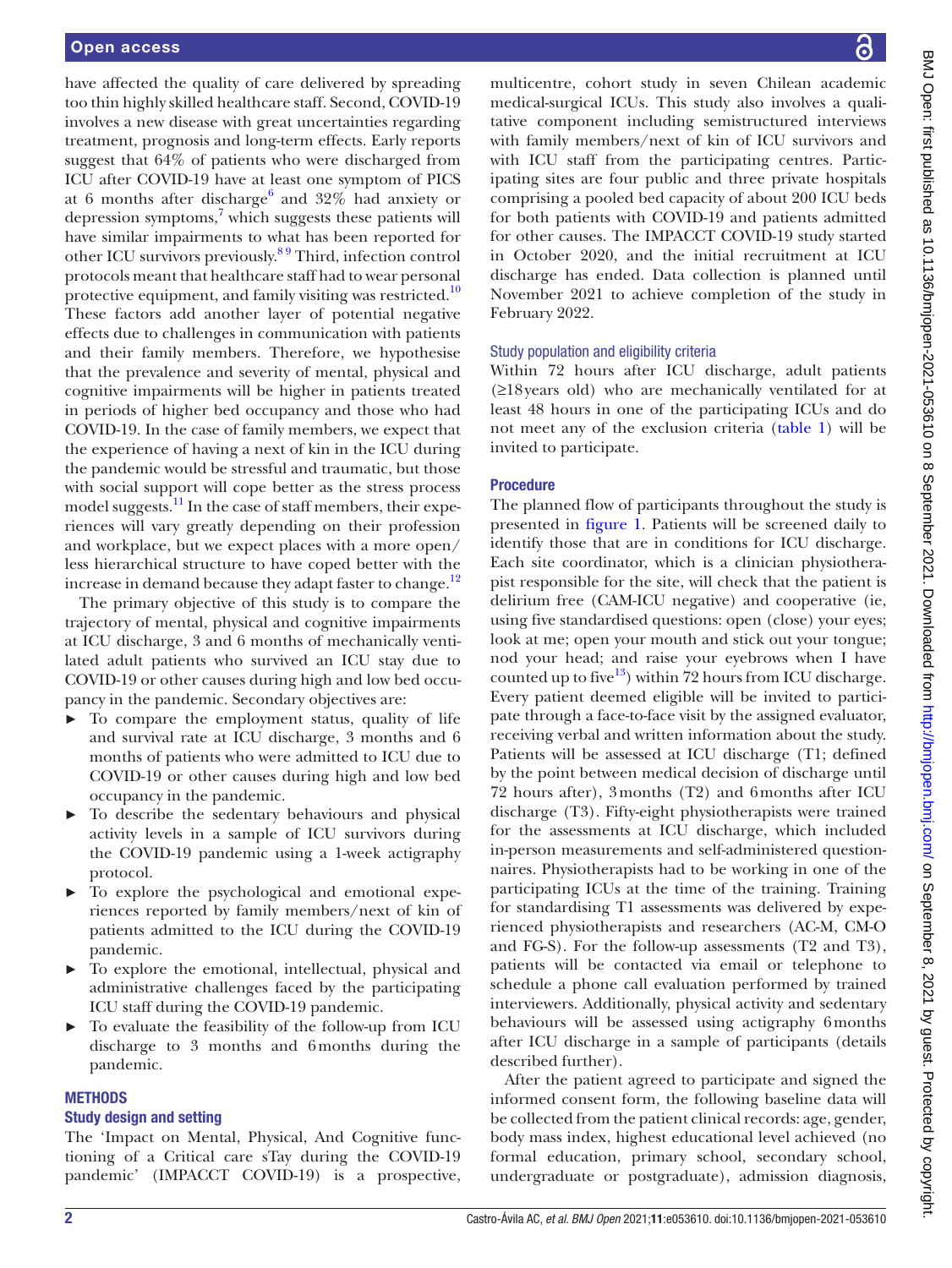<span id="page-2-0"></span>

| <b>Table 1</b> Exclusion and stopping follow-up criteria                                               |                              |
|--------------------------------------------------------------------------------------------------------|------------------------------|
| <b>Exclusion criteria</b>                                                                              | <b>Rationale</b>             |
| Unable to walk independently 2 weeks prior to ICU admission (with or without a gait aid)               | Potential confounding factor |
| S5q<5 or CAM-ICU positive within 72 hours after ICU discharge                                          | Unable to evaluate           |
| Patient who do not understand or speak Spanish                                                         | Unable to evaluate           |
| Patient unable to communicate verbally                                                                 | Incomplete assessment data   |
| Burn or severe trauma as admission diagnosis                                                           | Incomplete assessment data   |
| Any neurological disorder (ie, spinal cord injury, stroke and brain tumours) as admission<br>diagnosis | Potential confounding factor |
| Transferred to a non-participating study centre before ICU discharge assessment                        | Unable to evaluate           |
| Recent prolonged hospital stay (extended by more than 3 months)                                        | Potential confounding factor |
| Criteria to stop follow-up                                                                             |                              |
| Readmission after being ICU discharged                                                                 | Potential confounding factor |
| Withdrawal of consent                                                                                  | Incomplete assessment data   |
| Death before 3 months or 6 months from ICU discharge                                                   | Incomplete assessment data   |

CAM-ICU, confusion assessment method for the intensive care unit; ICU, intensive care unit; s5q, standardised five questions.

Charlson Comorbidity Index, duration of mechanical ventilation, length of hospital stay before ICU admission, ICU length of stay, number of intubations, and the maximum level of organ system support received.<sup>[14](#page-8-10)</sup>

#### Measurement outcomes

The assessment points and measurement instruments are presented in [table](#page-4-0) 2. Measurement instruments were selected according to the recommended Core Outcome Measurement Set for critical illness survivors.<sup>[15 16](#page-8-11)</sup>

When available, we used the Chilean version of each instrument, otherwise, the validated version in Spanish. Trained physiotherapists will take an estimated maximum time of 70min to perform the assessment at ICU discharge (T1). A trained interviewer will take an estimated maximum time of 20min to apply the questionnaires by telephone at 3 months (T2) and 6 months (T3) after ICU discharge.

The primary outcome measure is disability assessed at 6months after ICU discharge using the WHO Disability Assessment Schedule 2.0 (WHODAS 2.0), which is recom-mended for critical illness survivors.<sup>[8](#page-8-5)</sup> The WHODAS 2.0 is a self-reported disability questionnaire based on the International Classification of Functioning, Disability, and Health. It includes 36 questions, organised under six domains (cognition, mobility, self-care, getting along, life activities, and participation). Each question must be answered based on the perceived difficulty for performing activities using a five-point scale (none, mild, moderate, severe, and extreme).<sup>17</sup> We will use the Spanish version freely available at [https://appswhoint/](https://appswhoint/iris/handle/10665/170500) [iris/handle/10665/170500.](https://appswhoint/iris/handle/10665/170500)<sup>[18](#page-8-13)</sup> The estimated response time ranges from 5 to 10min when evaluated in-person at ICU discharge and 10–20min when evaluated by telephone at 3 months and 6months after ICU discharge.

#### Secondary outcomes measures Clinical Frailty Scale (CFS)

The Clinical Frailty Scale (CFS) is a clinical judgement based tool developed for the Canadian Study of Health and Aging to evaluate the degree of frailty in elderly patients.<sup>19</sup> Currently, it is also used for critically ill patients.[20](#page-8-15) The CFS evaluates specific domains including physical functioning, activities of daily living (ADLs), instrumental ADL, assistance for personal care, comorbidities, and cognition to generate a frailty score using a nine-point scale ranging from 1 (very fit) to 9 (terminally ill). A score greater than  $4$  is considered fragile.<sup>19</sup> We will use the Spanish version and recommended training material by the developers at the Dalhousie University.<sup>1921</sup> The estimated scoring time ranges from 1 to 5min evaluated in-person at ICU discharge considering the status 2weeks before the onset of symptoms.

## Medical Research Council Sum Score (MRC-SS)

Limb muscle strength will be assessed using the MRC-SS, which consists in a standardised examination of six muscle groups bilaterally (ie, shoulder abduction, elbow flexion, wrist extension, hip flexion, knee extension, and dorsiflexion).<sup>22</sup> All muscle groups are scored using a six-point scale between 0 and 5 (0=no visible/ palpable contraction; 1=visible/palpable contraction or no limb movement; 2=limb movement, but not against gravity; 3=movement against the gravity over nearly the entire range of motion; 4=motion against gravity and resistance, subjectively adjusted for gender and age; and 5=normal force). This scale requires an estimated assessment time of 5–10 min and will be evaluated only at ICU discharge following the method described by Hermans *et al.*[23](#page-8-17)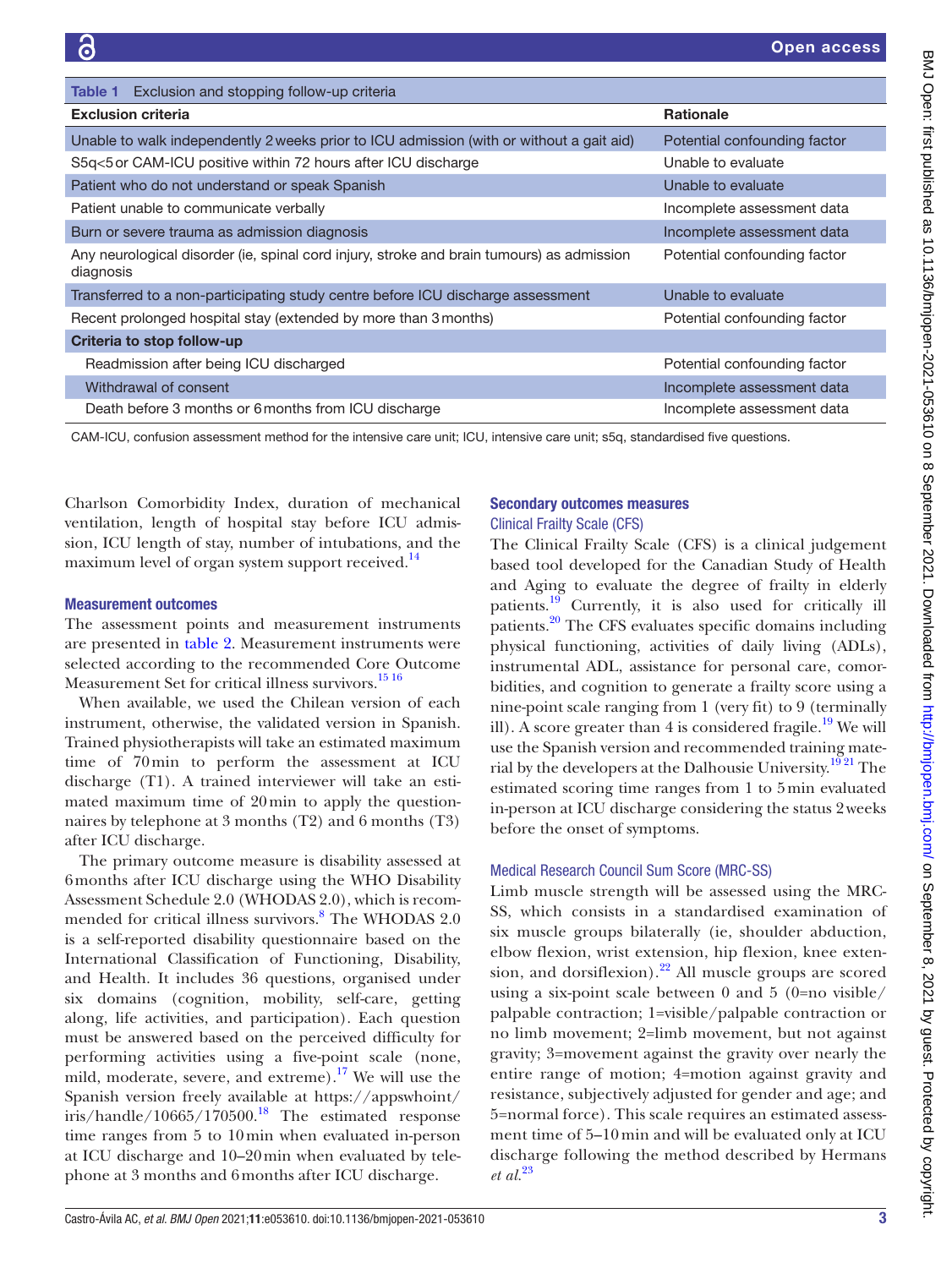

Figure 1 IMPACCT COVID-19 study flow chart. ICU, intensive care unit. IMAPCCT COVID-19, Impact on Mental, Physical, And Cognitive functioning of a Critical care sTay during the COVID-19 pandemic.

## Functional Status Score for the Intensive Care Unit (FSS-ICU)

The FSS-ICU is a mobility instrument to score the level of physical assistance required when performing five functional activities: rolling, transfer from supine to sit, sitting at the edge of the bed, transfer from sitting to stand and walking.<sup>24</sup> Each activity is scored using a seven-point scale ranging from 0 (not able to perform) to 7 (complete independence). The resulting overall score ranges from 0 to 35 points. Each evaluation requires between 10 min and 30min. It will be assessed at ICU discharge using the available and validated Chilean version. $25\frac{26}{1}$  Due to the limitations during the pandemic, walking will be evaluated inside the room, occasionally forcing the patient to walk with more laps than usual.

## <span id="page-3-0"></span>Montreal Cognitive Assessment–blind (MoCA-blind)

The MoCA-blind is a cognitive screening tool designed to detect cognitive dysfunction in five areas: memory, attention, language, abstraction, and orientation. It requires  $5 \text{min}$  to be completed.<sup>27</sup> Each domain is scored separately for a total score ranging from 0 to 22 points. A score equal to or greater than 18 points is considered normal cognition. To minimise memory bias, the MoCA-blind will be assessed using V.7.1 at ICU discharge (in-person), V.7.2 at 3months (by telephone) and V.7.3 at 6months (by telephone). $^{28\,29}$  One evaluator (AC-M) received training and certification by Test MoCA Inc, and then trained the rest of the evaluators following the standardised procedure available at [https://wwwmocatestorg.](https://wwwmocatestorg) As recommended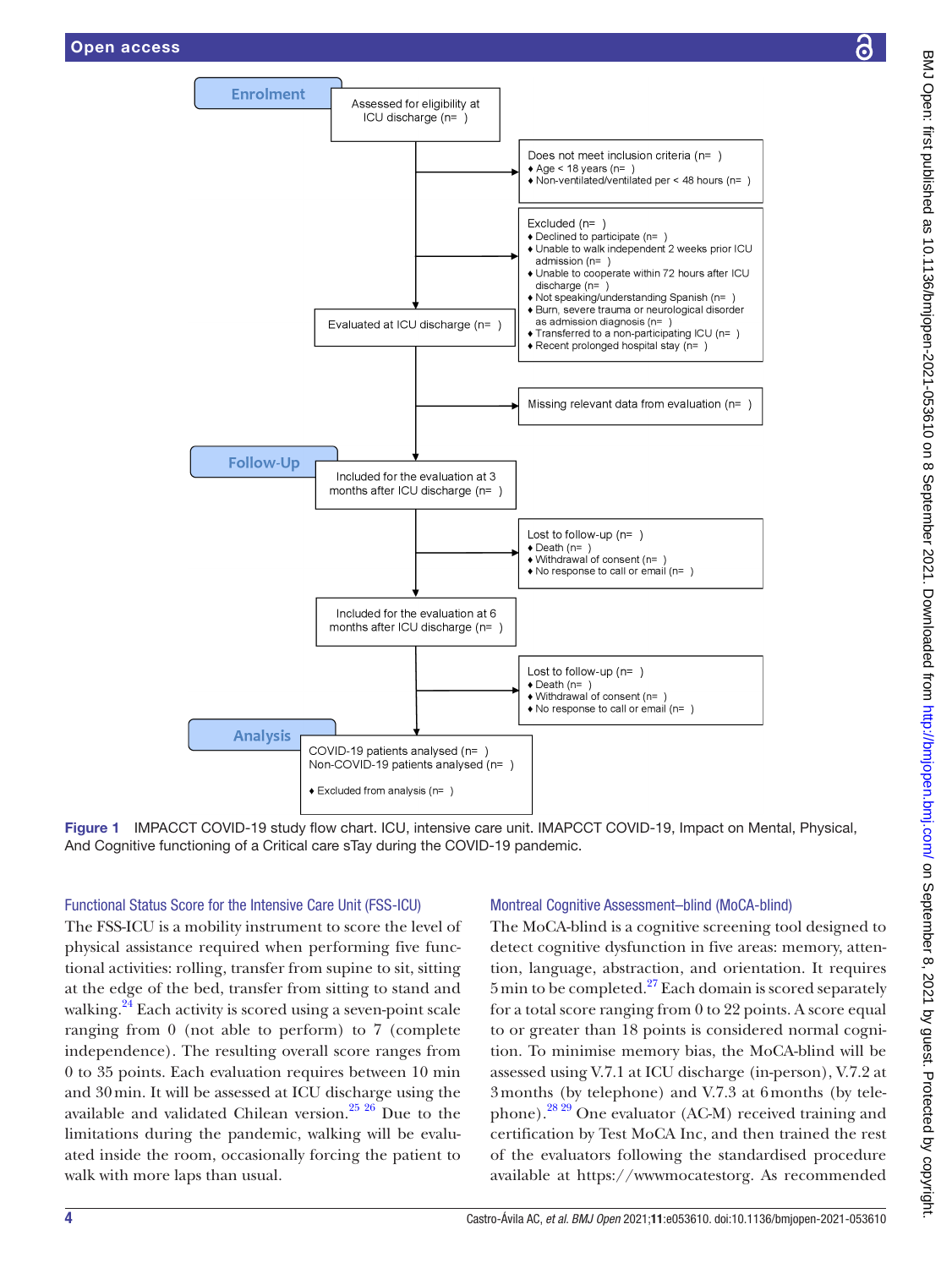<span id="page-4-0"></span>

|                                            | <b>Study period</b>     |                       |                                                 |
|--------------------------------------------|-------------------------|-----------------------|-------------------------------------------------|
|                                            | <b>Enrolment</b>        | Follow-up             |                                                 |
|                                            | <b>ICU discharge</b>    |                       | 3 months from enrolment 6 months from enrolment |
| <b>Eligibility screening</b>               |                         |                       |                                                 |
| Inclusion and exclusion                    | $\times$                |                       |                                                 |
| Invitation to participate                  |                         |                       |                                                 |
| Informed consent                           | $\times$                |                       |                                                 |
| <b>Patient characteristics</b>             |                         |                       |                                                 |
| Age, gender and BMI                        | $\times$                |                       |                                                 |
| Data related to hospitalisation            |                         |                       |                                                 |
| Diagnosis, MV days and ICU LOS             | $\times$                |                       |                                                 |
| Maximum level of organ system support      | $\boldsymbol{\times}$   |                       |                                                 |
| <b>Preadmission health and functioning</b> |                         |                       |                                                 |
| <b>Charlson Comorbidity Index</b>          | $\boldsymbol{\times}$   |                       |                                                 |
| <b>Educational level</b>                   | $\times$                |                       |                                                 |
| <b>Employment status</b>                   | $\boldsymbol{\times}$   | $\times$              | $\overline{\mathsf{x}}$                         |
| <b>Clinical Frailty Scale</b>              | $\times$                | $\times$              | $\times$                                        |
| <b>Physical functioning</b>                |                         |                       |                                                 |
| <b>MRC Sum Score</b>                       | $\times$                |                       |                                                 |
| <b>FSS-ICU</b>                             | $\boldsymbol{\times}$   |                       |                                                 |
| <b>Cognitive functioning</b>               |                         |                       |                                                 |
| MoCA-blind                                 | $\overline{\mathsf{x}}$ | $\times$              | $\times$                                        |
| <b>Mental functioning</b>                  |                         |                       |                                                 |
| <b>IES-R</b>                               | $\mathsf{x}$            | $\times$              | $\times$                                        |
| <b>HADS</b>                                | $\times$                | ×                     | ×                                               |
| <b>Disability and quality of life</b>      |                         |                       |                                                 |
| WHODAS 2.0                                 | $\times$                | $\times$              | $\times$                                        |
| EQ-5D-3L                                   |                         | $\boldsymbol{\times}$ | $\times$                                        |
| Sedentary behaviours and physical activity |                         |                       |                                                 |
| Actigraphy                                 |                         |                       | $\times$                                        |
| GPAQ                                       |                         |                       | $\times$                                        |
| <b>Survival rate</b>                       | $\boldsymbol{\times}$   | $\times$              | $\times$                                        |

BMI, body mass index; IMPACCT COVID-19, Impact on Mental, Physical, And Cognitive functioning of a Critical care sTay during the COVID-19 pandemic; EQ-5D-3L, European Quality of Life Health Questionnaire 5 Domains; FSS-ICU, Functional Status Score for the Intensive Care Unit; GPAQ, Global Physical Activity Questionnaire; HADS, Hospital Anxiety and Depression Scale; ICU, intensive care unit; IES-R, Impact of Event Scale-Revised; LOS, length of stay; MoCA-blind, Montreal Cognitive Assessment-blind; MRC, Medical Research Council; MV, mechanical ventilation; WHODAS 2.0, WHO Disability Assessment Schedule 2.0.

by the developers, the results of this test will not be used for diagnostic purposes but as a cognitive screening.

## Hospital Anxiety and Depression Scale (HADS)

The HADS is an interviewer or self-administered questionnaire designed to identify anxiety and depressive symptoms in a wide variety of in-hospital patients, which requires between 2 min and 5 min to be completed. $30$  The HADS has 15 questions—seven for anxiety and seven for depressive symptoms. Each question is rated with a fourpoint scale ranging from 0 ('absence') to 3 ('extreme

presence'), resulting in a sum score of 21 points per subscale. HADS will be evaluated at ICU discharge and by telephone at 3 months and 6months using the Chilean version.<sup>[31](#page-9-3)</sup>

## Impact of Events Scale–Revised (IES-R)

The IES-R is an interviewer or self-administered questionnaire designed to measure the subjective distress caused by traumatic events that has been validated for critical illness survivors.[32](#page-9-4) It comprises 22 questions divided in three subscales: intrusion, avoidance, and hyperarousal.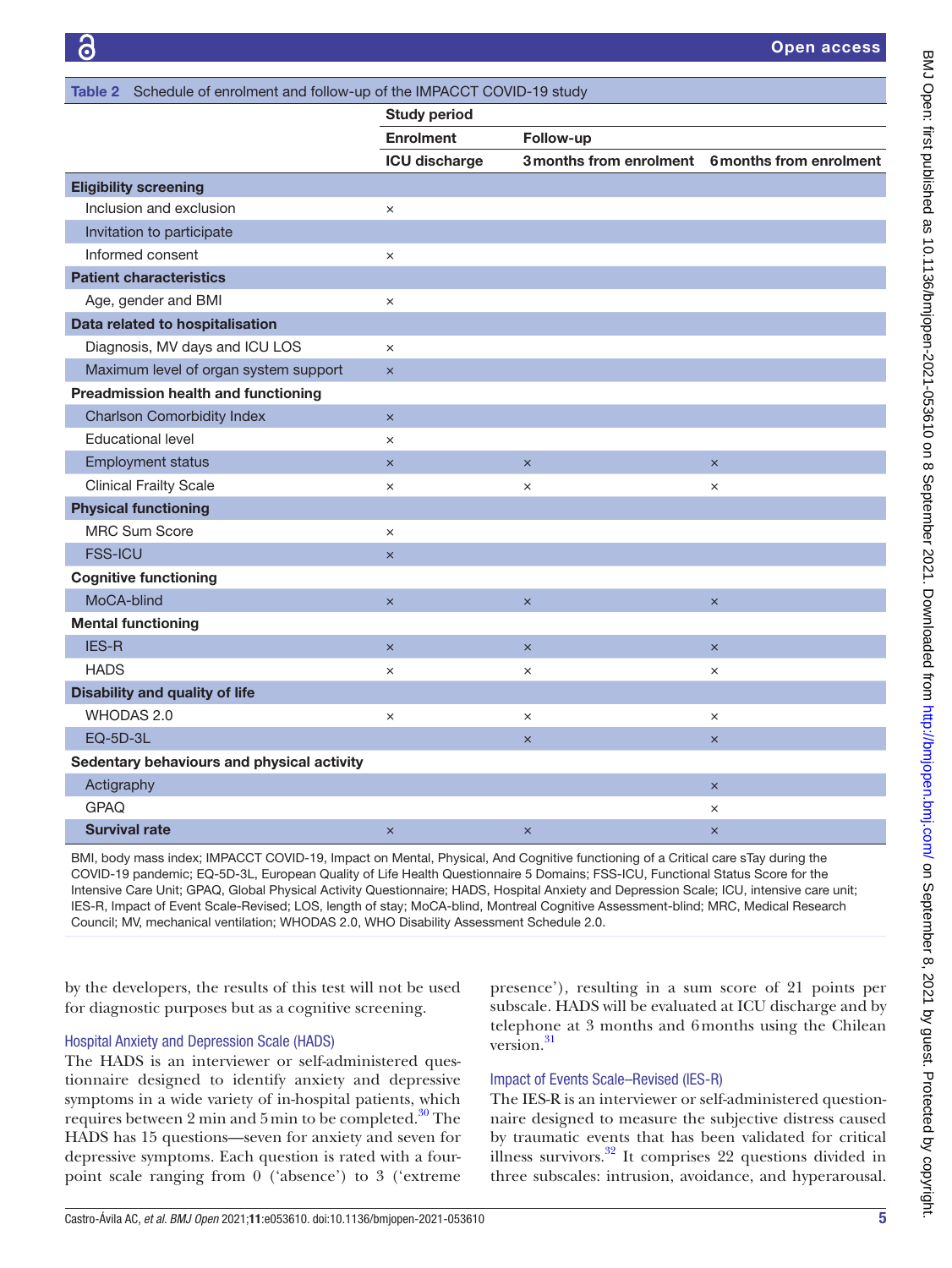Questions are rated in a five-point scale ranging from 0 ('not at all') to 4 ('extremely'). The estimated response time is 6min. It will be evaluated at ICU discharge and by telephone at 3 months and 6months using the available Chilean version.<sup>33</sup>

## European Quality of Life Health Questionnaire (EQ-5D-3L)

The EQ-5D-3L is an interviewer or self-administered questionnaire of health status or health-related quality of life, including five domains: mobility, self-care, usual activities, pain/discomfort, anxiety/depression, and global health state.<sup>34 35</sup> Each domain is scored based on three levels of severity: no problems, some problems, and extreme problems. Additionally, EQ-5D-3L includes a visual analogue scale ranging from 'best imaginable health state' (100) to 'worst imaginable health state' (0). Both parts of the questionnaire take an estimated response time of 2min. It will be evaluated by telephone at 3 months and 6months using the Chilean version.<sup>[36](#page-9-7)</sup>

# Employment status

The employment status will be evaluated at ICU discharge, 3 months and 6months using tailored questions regarding current occupation, working hours, and any changes to their employment situation as it has been used elsewhere.<sup>37</sup><sup>38</sup>

## Survival

The survival rate will be measured by the percentage of patients still alive at ICU discharge, 3months and 6months after ICU discharge. Information on deaths will be obtained from death certificates from the Chilean National Civil Registry.

## Sedentary behaviours and physical activity

Sedentary behaviours and physical activity will be measured using a standardised 1week actigraphy protocol according to the Chilean National Health Survey<sup>3940</sup> using the Acti-Graph GT3X (ActiGraph, Pensacola, Florida, USA) accelerometer and the Global Physical Activity Questionnaire. We will invite all participants at the 3-month follow-up phone call. Among those who agree to participate, we will recruit participants to achieve maximum variation in terms of age, sex and duration of mechanical ventilation aiming to recruit at least 100 participants. The measurements will be conducted at 6months after ICU discharge.

## Family or next of kin interviews

During the 3-month follow-up call, patients will be asked if a family member or next of kin will be willing to participate in the interview study. Once monthly, we will purposely select a sample of family members to be contacted. The selection will be performed to ensure maximum variation in terms of age, educational level, length of ICU stay, treatment centre, and COVID-19 status of the patient that went through ICU. Information about the interview study will be provided over the phone following a script approved by the ethics committee. Once the family members verbally consent, the interview will

be scheduled. Interviews will be semistructured and be recorded for later transcription verbatim. The interviewer is a clinical psychologist with experience conducting interviews and training on providing emotional support for people under distress. We will aim to conduct 18 interviews or more until data saturation is achieved. Interviews will cover four main topic areas: ICU admission, communication during the ICU stay, experience of returning home and the experience of having a loved one in the ICU [\(online supplemental file 1](https://dx.doi.org/10.1136/bmjopen-2021-053610)). Each transcription will be anonymised, and the recording will be securely deleted.

# Critical care staff interviews

Once the bed occupancy in ICU returns to usual levels, recruitment will start. An open call to participate will be made through WhatsApp and Facebook groups of the clinicians working in the participating centres. Additionally, posters will be put in the rest areas to capture a wider population. We will recruit medics, nurses, healthcare assistants and physiotherapists that normally work in an ICU and have patient-facing clinical duties for more than 96 hours during the pandemic. The invitation to participate will lead to a Google Form containing information about the study and a short script that constitutes the informed consent. From the list of volunteers, we will purposely sample three professionals per clinical group aiming to maximise variation regarding years of experience and centre where they work. We expect a minimum of 40 interviews, but we will continue recruitment until data saturation is achieved. Interviews will be conducted online or over the phone. Participants will be asked for verbal consent before starting the interview, which will be recorded for later transcription verbatim. Interviews will be semistructured covering five main topic areas: preparation before the pandemic; intellectual, physical, and emotional challenges during the pandemic; and learning for future events ([online supplemental file 1](https://dx.doi.org/10.1136/bmjopen-2021-053610)).

## Follow-up feasibility

The consent rate will be collected, calculating the number of patients who agreed to participate divided by the number of patients who meet selection criteria, expecting a consent rate  $>70\%$ .<sup>[41](#page-9-10)</sup> The feasibility overtime during the follow-up will be measured as cohort retention rate, considering the number of patients who can be contacted and evaluated at 3 months and 6months, expecting a cohort retention rate  $>70\%$  as elsewhere.<sup>42-44</sup> Additionally, the reasons for the lack of assessments will be recorded individually.

# Sample size calculation

All patients meeting the eligibility criteria discharged from ICU between October 2020 and April 2021 (due to funding constraints) will be invited to participate. Based on bed capacity and patient flow from previous years, we estimated that 20–30 mechanically ventilated adult patients are discharged monthly from each centre. This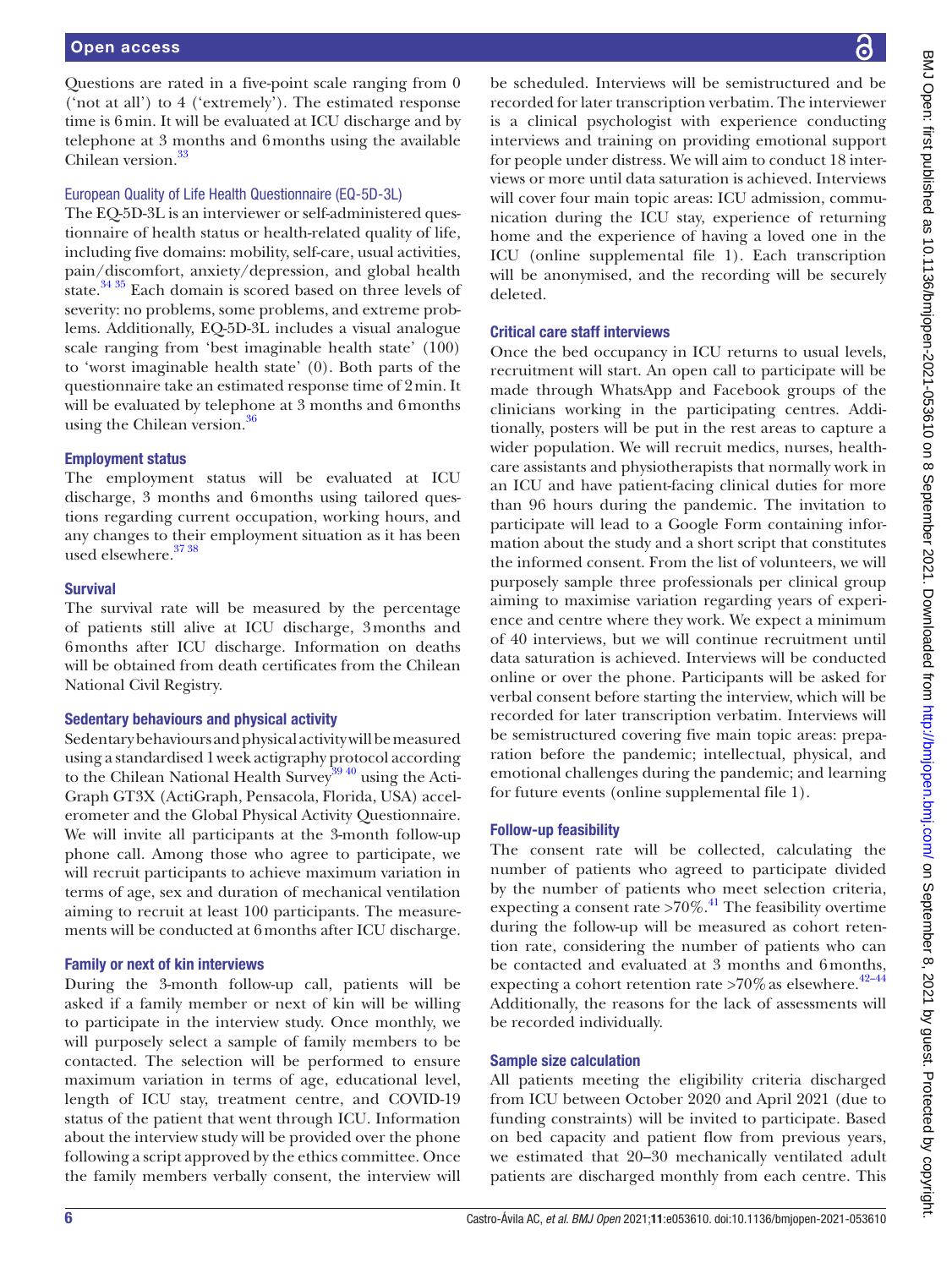means the sampling universe ranges from 840 to 1260 patients.

Hodgson *et a* $\ell$ <sup>[8](#page-8-5)</sup> found that a quarter of ICU survivors had severe or moderate disability at 6months after discharge, and half of them had mild disability. [8](#page-8-5) There is no information to estimate how much the prevalence of disability increases during a pandemic; however, the prevalence of mental health issues could be used as a proxy of the expected impact on physical health. Hodgson *et*   $a<sup>8</sup>$  $a<sup>8</sup>$  $a<sup>8</sup>$  found that 22% of patients had anxiety or depressive symptoms at 6 months after discharge. Lee *et al*<sup>[45](#page-9-12)</sup> found that among survivors of the SARS outbreak, 40% had at least moderate anxiety 1 year after.<sup>[42](#page-9-11)</sup> This is equivalent to a relative risk of 1.81. Considering that measurement time points are different, we have estimated our sample size assuming a relative risk (RR) of 1.5 or 1.6, which is more conservative than the estimation based on the literature. The different scenarios used for the sample size calculation appear in [table](#page-6-0) 3 .

The most plausible scenario is that 40% of ICU survi vors discharged in a low demand period will have some degree of disability, and this will increase to 64% for those discharged during high demand periods. Considering loss to follow-up, we estimate a total of 550 patients need to be recruited at ICU discharge, so 413patients are assessed at 3months after discharge (25% loss to follow-up) and 289patients at 6months (30% lost to follow-up).

### Quantitative analysis

Categorical variables will be presented as absolute and relative frequencies for each subgroup (ie, admission diagnosis and treatment centre) and time point (ie, ICU discharge, 3-month and 6-month follow-up). In the case of normally distributed continuous variables, these will be summarised using the mean and SD, while for those nonnormally distributed, the median and IQR will be used instead.

<span id="page-6-0"></span>The trajectory for each outcome measure will be esti mated using longitudinal multilevel regression with robust SEs to account for data coming from seven treatment centres. The comparison according to periods of low and high demand will be performed by adding an interaction term. All models will be adjusted for age, sex, duration of mechanical ventilation and the Charlson Comorbidity Index. If data have a normal distribution, a linear regression model will be chosen. In the case of right skewed data, a Poisson regression will be used. For HADS, IES-R and WHODAS 2.0, data will be analysed as total scores and categories given by each questionnaire. Longitudinal multilevel modelling is robust to missing values when these are missing at random. We will test for this assumption by comparing age, sex, duration of mechanical ventilation and the Charlson Comorbidity Index of patients loss to follow-up and those who were assessed at all time points. If the assumption is not met, we will use a regression model to estimate the score values of patients with similar characteristics regard the four variables aforementioned.

|                       | Table 3 Different plausible scenarios for sample size calculation |                                                                                                                     |              |       |                               |
|-----------------------|-------------------------------------------------------------------|---------------------------------------------------------------------------------------------------------------------|--------------|-------|-------------------------------|
| <b>Outcome</b>        | Risk in non-pandemic situation                                    | Risk during the pandemic                                                                                            | Type 1 error | Power | Overall estimated sample size |
| WHODAS <sub>2.0</sub> | 25% severe or moderate disability                                 | severe or moderate disability (RR=1.6)<br>40%                                                                       | 0.05         | 8.o   | 343                           |
| WHODAS <sub>2.0</sub> | 40% some degree of disability                                     | 64% some degree of disability (RR=1.6)                                                                              | 0.05         | 8.o   | 288                           |
| WHODAS <sub>2.0</sub> | 50% mild disability                                               | mild disability $(RR=1.5)$<br>75%                                                                                   | 0.05         | 8.0   | 388                           |
| HADS                  | 22% anxiety or depressive symptoms                                | 40% moderate anxiety (RR=1.8)                                                                                       | 0.05         | 8.o   | 226                           |
|                       |                                                                   | HADS, Hospital Anxiety and Depression Scale; RR, relative risk; WHODAS 2.0, WHO Disability Assessment Schedule 2.0. |              |       |                               |
|                       |                                                                   |                                                                                                                     |              |       |                               |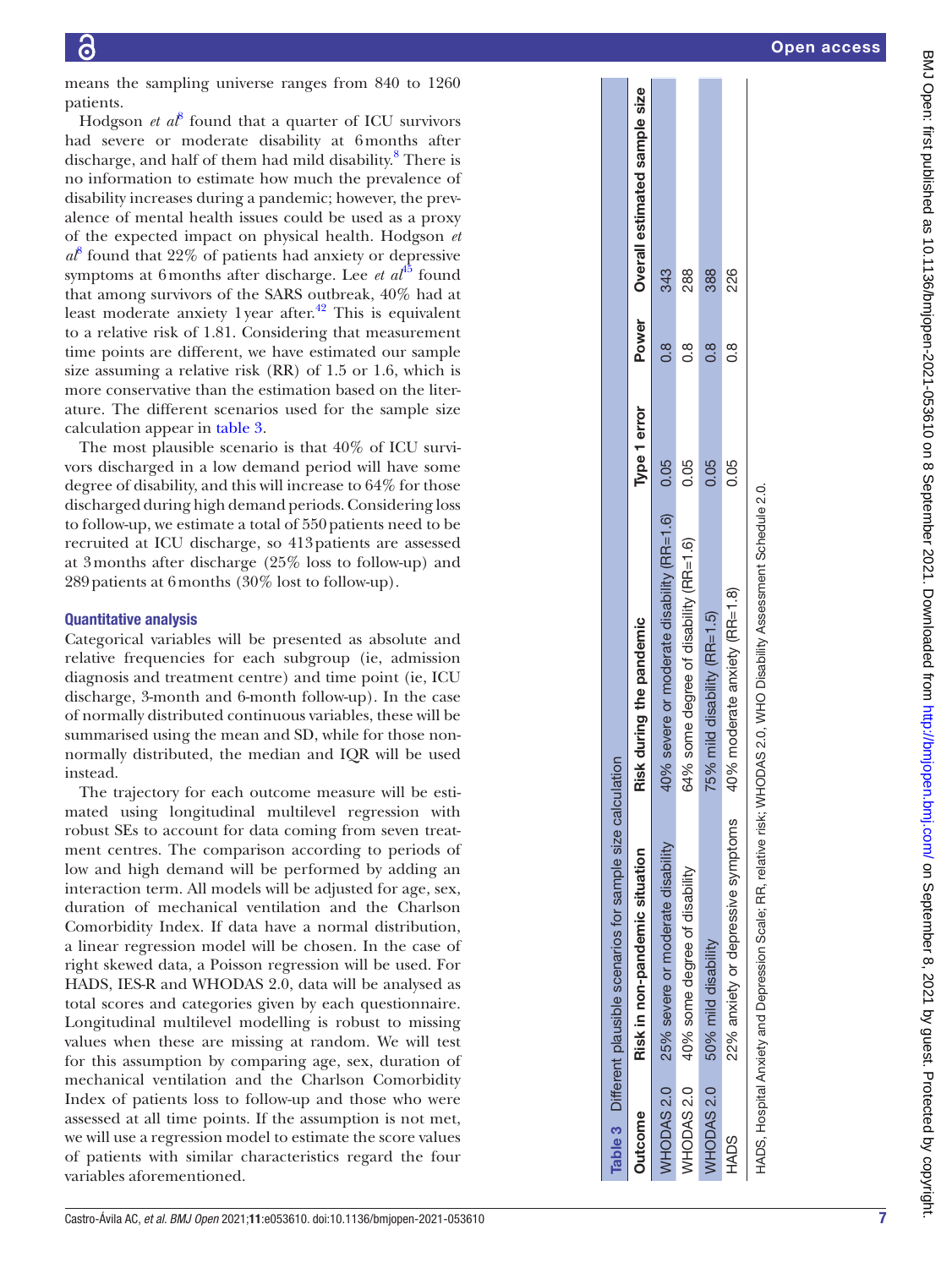Survival will be analysed using Kaplan-Meier curves. If the assumption of proportional hazards is met, survival will be compared between patients admitted due to COVID-19 versus other causes using Cox regression. The Bonferroni correction for multiple testing will be used to adjust p values. All analyses will be performed in Stata V.16.0 SE.

#### Qualitative analysis

Data from the interviews with family members and critical care staff will be analysed using framework analysis.<sup>46</sup> Transcription will be aided by the software Scrintal and analysis by NVivo V.12.0. Two coders will listen and read in-full all interviews before meeting to explore potential common topics that were discussed during the interviews. These topics will form the initial coding framework. Through an iterative process, these codes will be refined into overarching themes capturing differences and similarities across subgroups. A more advanced coding framework will be reviewed with members of the research team until agreement regarding the final framework is reached.

Themes will be used to explain the experience of family members during the pandemic and, potentially, identify areas where improvements could be made in the future. In the case of critical care staff, the aim is to explore to what extent the approach to the pandemic of each centre influenced the experience of the different clinical groups and what can be learnt for future outbreaks.

Findings will be shared with our participants and with other family members/critical care staff that did not participate in the interviews to ensure our interpretation reflects their experiences.

#### Patient and public involvement

Patients or the public were not involved in the design, conduct, reporting or dissemination plans of this study.

#### **DISCUSSION**

To the best of our knowledge, this is the first Chilean multicentre study assessing functional outcomes related to PICS in mechanically ventilated patients using the Core Outcome Measurement Set for critical illness survivors. The findings of this study will help determine the effect of the current pandemic in the prevalence of PICS in ICU survivors treated in public and private hospitals in Chile. This study will also explore experiences of family members/carers and healthcare professionals working during the current pandemic. Learnings regarding how to improve recruitment of participants, the practicalities of data collection during a pandemic, and strategies to reduce/prevent attrition will be helpful for future cohort studies in the country and elsewhere.

#### Limitations

This study is not exempt of limitations. First, the pandemic imposes conditions that we cannot control for. Localised lockdowns affected differently the participating hospitals;

therefore, it could not be predicted whether the follow-up of these patients could include face-to-face assessments or not due to the risk of infection and legal restrictions. Additionally, leaves of absence due to sickness and being a close contact of a COVID-19 case meant that the skill mix and workload of the healthcare professionals varied widely in each unit and day to day.

Second and related to the uncertainty of conducting face-to-face measurements, we designed this study to include self-reported at 3 months and 6months after ICU discharge. This means we were unable to perform the 6 min walk test, $^{47}$  which is a recommended measure of physical functioning. Instead, we will collect self-reported measures such as the EQ-5D and WHODAS 2.0, which can be assessed over the phone. Additionally, we will assess in a subsample physical activity using actigraphy, which will provide valuable information about sedentary behaviours of ICU survivors. Third, the variables and assessments collected at baseline are a balance between building a comprehensive picture of the mental, physical, and cognitive state of each participant and what was a reasonable time commitment for the healthcare professionals working during the pandemic.

### Ethics and dissemination

#### Ethical considerations

The IMPACCT COVID-19 study is conducted in accordance with the Declaration of Helsinki. Due to the observational nature of this study, patients will not be exposed to any intervention, just observing the evolution of outcomes from ICU discharge to 6months after. This study was reviewed and approved by the Clínica Alemana Research and Clinical Trials Unit and the Facultad de Medicina Clínica Alemana Universidad del Desarrollo Ethics Committee (registration number 2020–78) and the Servicio de Salud Metropolitano Oriente Ethics Committee (registration number 152–0029). The protocol was also reviewed and approved by the clinical director of each participating ICU department. All recruited patients will be informed on the study obtaining their written informed consent before the first evaluation. Patients will receive verbal and written information related to postintensive care syndrome at the ICU discharge evaluation. At the 3-month or 6-month evaluation, patients with moderate or severe disability (according to the WHODAS 2.0 results) will receive information on rehabilitation alternatives at their nearest hospital.

### **Dissemination**

We will disseminate results to key stakeholders including critical care clinicians, patients, families, rehabilitation staff, research funders and the public.

The knowledge translation of the IMPACCT COVID-19 study will follow the three end-of-grant knowledge translation strategy categories: *diffusion* (let it happen), *dissemination* (help it happen) and *application* (make it happen).<sup>[48](#page-9-15)</sup> *Diffusion* will be carried out using social media such as Twitter and ResearchGate. *Dissemination* will be carried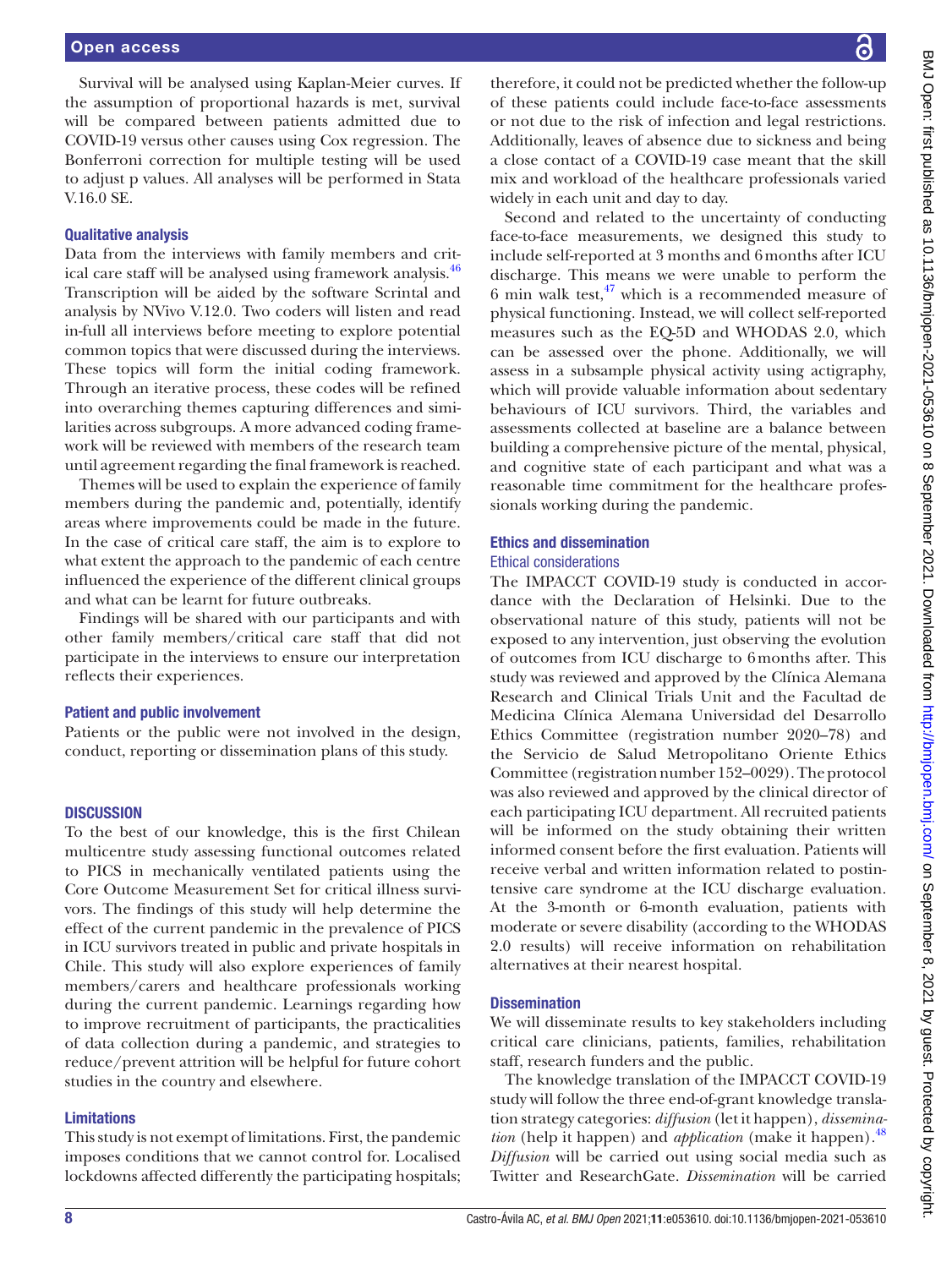out through presentation of findings in conference meetings and peer-review journal publications following the Strengthening the Reporting of Observational studies in Epidemiology guidelines. Additionally, the progress, preliminary findings and final results will be disseminated on the study's website ([https://medicina.udd.cl/kinesio](https://medicina.udd.cl/kinesiologia-santiago/impacct)[logia-santiago/impacct](https://medicina.udd.cl/kinesiologia-santiago/impacct)). *Application* will include workshops, academic meetings, and development of useful tool for the follow-up of ICU survivors for both clinicians **REFERENCES** 

## Author affiliations

and researchers.

<sup>1</sup>School of Physical Therapy, Facultad de Medicina Clínica Alemana Universidad del Desarrollo, Santiago, Chile

<sup>2</sup>Department of Health Sciences, University of York, Heslington, UK

3 Servicio de Medicina Física y Rehabilitación and Departamento de Paciente Crítico, Clinica Alemana Universidad del Desarrollo, Santiago, Chile

Twitter Ana Cristina Castro-Ávila [@ac\\_castroavila,](https://twitter.com/ac_castroavila) Catalina Merino-Osorio [@](https://twitter.com/MerinoCatalina) [MerinoCatalina,](https://twitter.com/MerinoCatalina) Felipe González-Seguel [@FGonzalezSeguel,](https://twitter.com/FGonzalezSeguel) Agustín Camus-Molina [@acamusm](https://twitter.com/acamusm) and Jaime Leppe [@jeleppe](https://twitter.com/jeleppe)

Acknowledgements We would like to acknowledge the Universidad del Desarrollo for funding this research and each participating site for allowing us to use part of their infrastructure (organised alphabetically): Clínica Alemana de Santiago, Clínica BUPA, Clínica INDISA, Hospital del Salvador, Hospital Metropolitano, Hospital Regional Dr Leonardo Guzmán de Antofagasta, and Hospital San Pablo de Coquimbo.

Collaborators The IMPACCT COVID-19 study group includes (organised alphabetically): Ana Castro-Ávila, Agustín Camus-Molina, Catalina Merino-Osorio, Felipe González-Seguel, and Jaime Leppe; and the following additional collaborators: Camilo Cáceres Parra, Eduardo González Tapia, Felipe Muñoz-Muñoz, Fernanda Baus Auil, Javiera Aguilera Scarpati, Joaquín Olave, Macarena Leiva-Corvalán, Pilar Castro, and Yerko Villagra Jofré.

Contributors All authors meet the ICMJE criteria for authorship.

Funding Impact on Mental, Physical, And Cognitive functioning of a Critical care sTay during the COVID-19 pandemic (IMPACCT COVID-19) study is funded by Universidad del Desarrollo (Grant number 2020-78) and sponsored by the Chilean National Agency for Research and Development (ANID-0772).

Disclaimer The funders had no role in the design, collection, analysis of the study and writing of this manuscript.

Competing interests None declared.

Patient consent for publication Not required.

Provenance and peer review Not commissioned; externally peer reviewed.

Supplemental material This content has been supplied by the author(s). It has not been vetted by BMJ Publishing Group Limited (BMJ) and may not have been peer-reviewed. Any opinions or recommendations discussed are solely those of the author(s) and are not endorsed by BMJ. BMJ disclaims all liability and responsibility arising from any reliance placed on the content. Where the content includes any translated material, BMJ does not warrant the accuracy and reliability of the translations (including but not limited to local regulations, clinical guidelines, terminology, drug names and drug dosages), and is not responsible for any error and/or omissions arising from translation and adaptation or otherwise.

Open access This is an open access article distributed in accordance with the Creative Commons Attribution Non Commercial (CC BY-NC 4.0) license, which permits others to distribute, remix, adapt, build upon this work non-commercially, and license their derivative works on different terms, provided the original work is properly cited, appropriate credit is given, any changes made indicated, and the use is non-commercial. See: [http://creativecommons.org/licenses/by-nc/4.0/.](http://creativecommons.org/licenses/by-nc/4.0/)

## ORCID iDs

Ana Cristina Castro-Ávila <http://orcid.org/0000-0003-4475-4325> Catalina Merino-Osorio<http://orcid.org/0000-0002-6836-5466> Felipe González-Seguel<http://orcid.org/0000-0001-9099-2389> Agustín Camus-Molina<http://orcid.org/0000-0001-7378-9565> Jaime Leppe<http://orcid.org/0000-0002-8663-1182>

- <span id="page-8-0"></span>1 Herridge MS, Tansey CM, Matté A, *et al*. Functional disability 5 years after acute respiratory distress syndrome. *[N Engl J Med](http://dx.doi.org/10.1056/NEJMoa1011802)* 2011;364:1293–304.
- 2 Pfoh ER, Wozniak AW, Colantuoni E, *et al*. Physical declines occurring after hospital discharge in ARDS survivors: a 5-year longitudinal study. *[Intensive Care Med](http://dx.doi.org/10.1007/s00134-016-4530-1)* 2016;42:1557–66.
- 3 Van Aerde N, Meersseman P, Debaveye Y, *et al*. Five-year impact of ICU-acquired neuromuscular complications: a prospective, observational study. *[Intensive Care Med](http://dx.doi.org/10.1007/s00134-020-05927-5)* 2020;46:1184–93.
- <span id="page-8-1"></span>4 van Sleeuwen D, van de Laar F, Geense W, *et al*. Health problems among family caregivers of former intensive care unit (ICU) patients: an interview study. *[BJGP Open](http://dx.doi.org/10.3399/bjgpopen20X101061)* 2020;4:bjgpopen20X101061.
- <span id="page-8-2"></span>5 Griffiths J, Hatch RA, Bishop J, *et al*. An exploration of social and economic outcome and associated health-related quality of life after critical illness in general intensive care unit survivors: a 12-month follow-up study. *[Crit Care](http://dx.doi.org/10.1186/cc12745)* 2013;17:R100.
- <span id="page-8-3"></span>6 Martillo MA, Dangayach NS, Tabacof L, *et al*. Postintensive care syndrome in survivors of critical illness related to coronavirus disease 2019: cohort study from a New York city critical care recovery clinic. *[Crit Care Med](http://dx.doi.org/10.1097/CCM.0000000000005014)* 2021;49:1427–38.
- <span id="page-8-4"></span>7 Huang C, Huang L, Wang Y, *et al*. 6-month consequences of COVID-19 in patients discharged from Hospital: a cohort study. *[Lancet](http://dx.doi.org/10.1016/S0140-6736(20)32656-8)* 2021;397:220–32.
- <span id="page-8-5"></span>8 Hodgson CL, Udy AA, Bailey M, *et al*. The impact of disability in survivors of critical illness. *[Intensive Care Med](http://dx.doi.org/10.1007/s00134-017-4830-0)* 2017;43:992–1001.
- 9 Hatch R, Young D, Barber V, *et al*. Anxiety, depression and post traumatic stress disorder after critical illness: a UK-wide prospective cohort study. *[Crit Care](http://dx.doi.org/10.1186/s13054-018-2223-6)* 2018;22:310.
- <span id="page-8-6"></span>10 Pun BT, Badenes R, Heras La Calle G, *et al*. Prevalence and risk factors for delirium in critically ill patients with COVID-19 (COVID-D): a multicentre cohort study. *[Lancet Respir Med](http://dx.doi.org/10.1016/S2213-2600(20)30552-X)* 2021;9:239–50.
- <span id="page-8-7"></span>11 Pearlin LI, Mullan JT, Semple SJ, *et al*. Caregiving and the stress process: an overview of concepts and their measures. *[Gerontologist](http://dx.doi.org/10.1093/geront/30.5.583)* 1990;30:583–94.
- <span id="page-8-8"></span>12 Braithwaite J. Changing how we think about healthcare improvement. *[BMJ](http://dx.doi.org/10.1136/bmj.k2014)* 2018;361:k2014.
- <span id="page-8-9"></span>13 De Jonghe B, Sharshar T, Lefaucheur J-P, *et al*. Paresis acquired in the intensive care unit: a prospective multicenter study. *[JAMA](http://dx.doi.org/10.1001/jama.288.22.2859)* 2002;288:2859–67.
- <span id="page-8-10"></span>14 NHS Digit. Organ system support, 2020. Available: [https://](https://datadictionary.nhs.uk/attributes/organ_system_supported.html) [datadictionary.nhs.uk/attributes/organ\\_system\\_supported.html](https://datadictionary.nhs.uk/attributes/organ_system_supported.html)
- <span id="page-8-11"></span>15 Needham DM, Sepulveda KA, Dinglas VD, *et al*. Core outcome measures for clinical research in acute respiratory failure survivors. An international modified Delphi consensus study. *[Am J Respir Crit](http://dx.doi.org/10.1164/rccm.201702-0372OC)  [Care Med](http://dx.doi.org/10.1164/rccm.201702-0372OC)* 2017;196:1122–30.
- 16 Turnbull AE, Sepulveda KA, Dinglas VD, *et al*. Core domains for clinical research in acute respiratory failure survivors. *[Crit Care Med](http://dx.doi.org/10.1097/CCM.0000000000002435)* 2017;45:1001–10.
- <span id="page-8-12"></span>17 World Health Organization. *The International classification of functioning, disability and health (ICF)*. Geneva, Switzerland: World Health Organization, 2001.
- <span id="page-8-13"></span>18 Organización Mundial de la Salud (OMS). *Medición de la Salud y la Discapacidad: manual para el cuestionario de evaluación de la discapacidad de la OMS: WHODAS 2*.0 2015.
- <span id="page-8-14"></span>19 Rockwood K, Theou O. Using the clinical frailty scale in allocating scarce health care resources. *[Can Geriatr J](http://dx.doi.org/10.5770/cgj.23.463)* 2020;23:254–9.
- <span id="page-8-15"></span>20 Nakajima H, Nishikimi M, Shimizu M, *et al*. Clinical frailty scale score before ICU admission is associated with mobility disability in septic patients receiving early rehabilitation. *[Crit Care Explor](http://dx.doi.org/10.1097/CCE.0000000000000066)* 2019;1:e0066.
- 21 Geriatric Medicine Research. Geriatric medicine research of the Department of medicine at Dalhousie university, 2020. Available: [https://www.dal.ca/sites/gmr/our-tools/clinical-frailty-scale/cfs](https://www.dal.ca/sites/gmr/our-tools/clinical-frailty-scale/cfs-guidance.html)[guidance.html](https://www.dal.ca/sites/gmr/our-tools/clinical-frailty-scale/cfs-guidance.html)
- <span id="page-8-16"></span>22 Vanpee G, Hermans G, Segers J, *et al*. Assessment of limb muscle strength in critically ill patients: a systematic review. *[Crit Care Med](http://dx.doi.org/10.1097/CCM.0000000000000030)* 2014;42:701–11.
- <span id="page-8-17"></span>23 Hermans G, Clerckx B, Vanhullebusch T, *et al*. Interobserver agreement of medical Research Council sum-score and handgrip strength in the intensive care unit. *[Muscle Nerve](http://dx.doi.org/10.1002/mus.22219)* 2012;45:18–25.
- <span id="page-8-18"></span>24 Huang M, Chan KS, Zanni JM, *et al*. Functional status score for the ICU: an international Clinimetric analysis of validity, responsiveness, and minimal important difference. *[Crit Care Med](http://dx.doi.org/10.1097/CCM.0000000000001949)* 2016;44:e1155–64.
- <span id="page-8-19"></span>25 González-Seguel F, Camus-Molina A, Leppe J, *et al*. Chilean version of the functional status score for the intensive care unit: a translation and cross-cultural adaptation. *[Medwave](http://dx.doi.org/10.5867/medwave.2019.01.7439)* 2019;19:e7439.
- 26 Camus-Molina A, González-Seguel F, Castro-Ávila AC, *et al*. Construct validity of the Chilean-Spanish version of the functional status score for the intensive care unit: a prospective observational study using actigraphy in mechanically ventilated patients. *[Arch Phys](http://dx.doi.org/10.1016/j.apmr.2020.04.019)  [Med Rehabil](http://dx.doi.org/10.1016/j.apmr.2020.04.019)* 2020;101:1914–21.